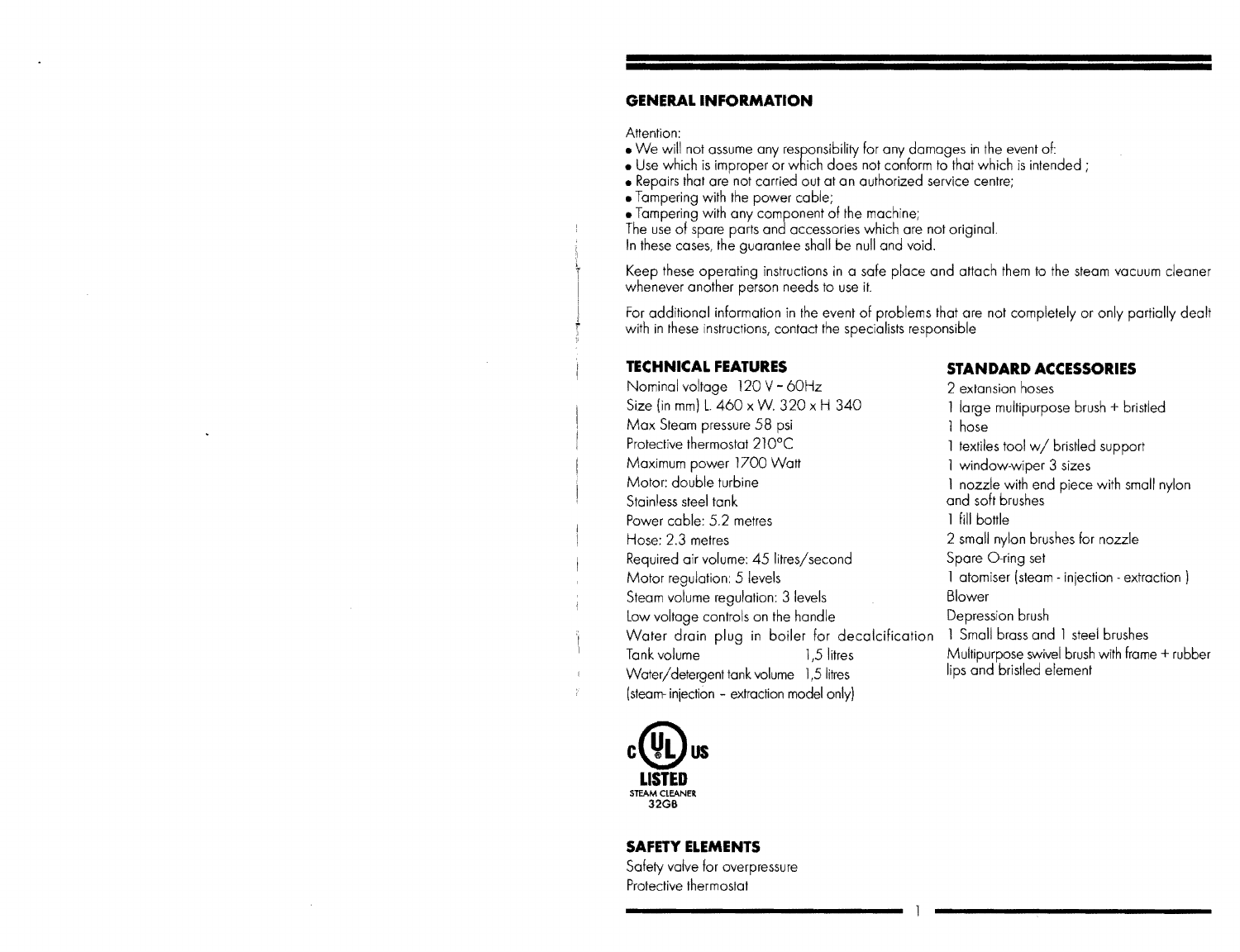#### **KEY TO SYMBOLS**



Do not aim the steom jet  $\frac{1}{2}$  toward yourself and/or  $\frac{1}{2}$   $\frac{1}{2}$  In the event that boiling other people, animals or appliances that have electrical components fitted other people, animals or  $\overline{a}$  water or steam escapes appliances that have  $\overline{a}$ and the people, onimals or appliances that have a beware of the danger other people, animals or<br>appliances that have<br>electrical components fitted<br>(e.g.: inside of ovens)



of burnsl

Construction and execution due to technological progress are subject to change without notice,



Before attempting to operate the 2002/95/CE (RoHS)<br>ampliance, make sure you read 2002/96/CE (RAEE) ampliance, make sure you read ampliance, make sure you read<br>and understand these instruction for use

# **SAFETY INSTRUCTIONS**

Never allow the parts supplied with electricity to come in contact with water: there is the of a short circuit! The hot steam and hot water can cause scalding!

 The steam vacuum cleaner is designed only for use by an operator and for domestic use only, Technical modifications or any illegitimate use are prohibited because of the risks they entail. The steam vacuum cleaner may only be used by adults in a healthy physical and psychological state.

The steam vacuum cleaner must only be connected to a suitable electrical outlet. Always be certain that the electrical outlet is provided with a ground line and that it is of a voltage corresponding to that indicated on the machine's data

Never use the steam vacuum cleaner if the power cord is defective.

and keep it away from oil. Have defective cords or plugs replaced immediately and only by an authorized service centre. Do not allow the power cord to pass around corners, over sharp edges, or over very hot objects,

Do not carry or pull the steam vacuum cleaner by the power cord,

 Do not pull the plug out of the electrical socket by pulling on the power cord, and do not touch the plug with wet or moist hands,

Be certain that children do not have any possibility to play with the machine; therefore, do not leave the steam vacuum cleaner within their reach, use, or custody.

Children are not aware of the dangers associated with home appliances. Do not aim the steam jet toward yourself or other people, animals, or materials that are sensitive to high temperatures and/or to humidity.

Never unscrew the drain plug from the tank while the machine is in operation, Before unscrewing the drain plug, be certain that the steam pressure tank is no longer under pressure. In the event that boiling water or steam escapes, beware of the danger of burnsl Under unfavourable power supply conditions, the appliance can cause temporary voltage drops.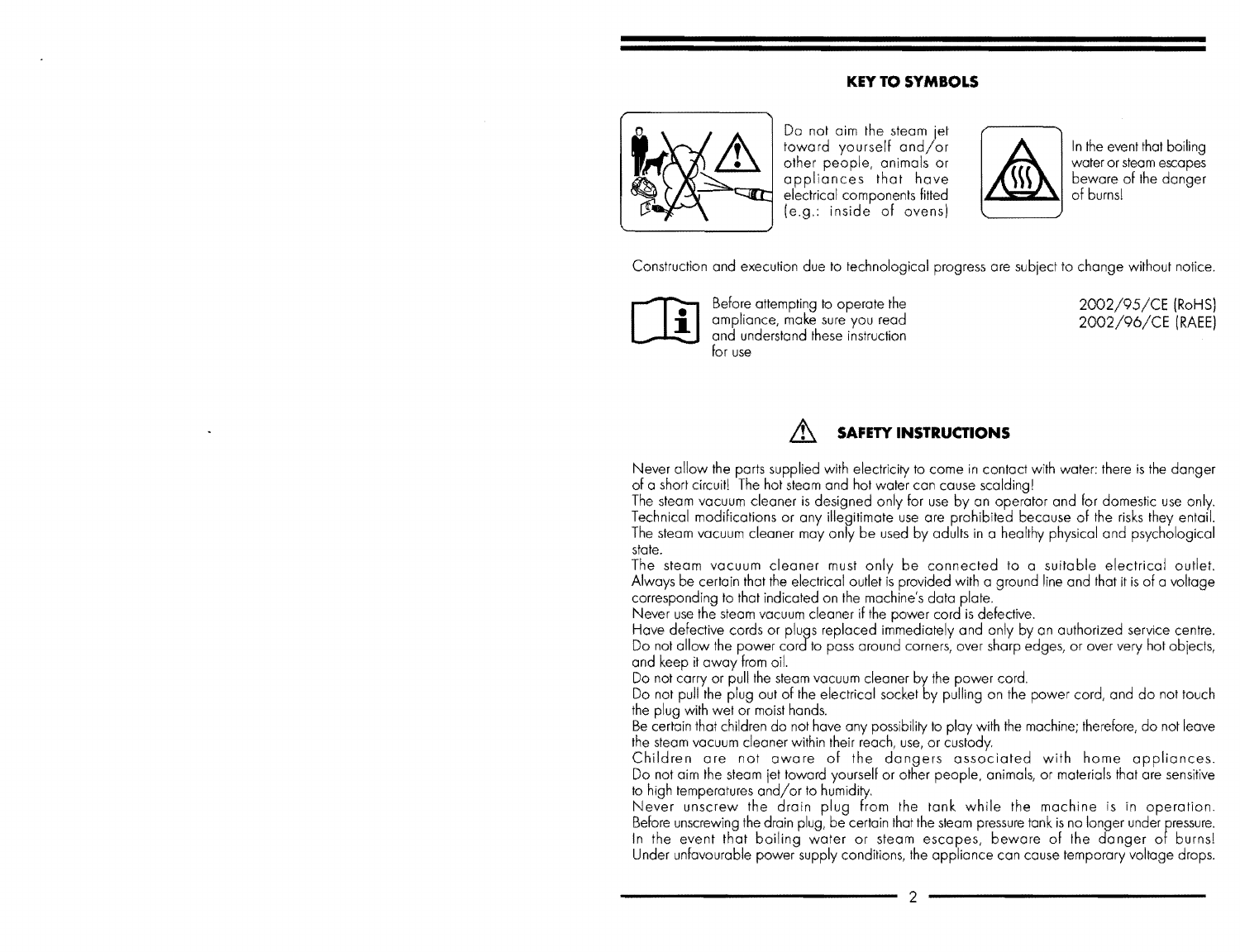#### **WHERE TO KEEP OR USE THE APPLIANCE**

Place the steam vacuum cleaner in a safe place where nobody can knock it over and where nobody can be harmed by it.

 Do not use the steam vacuum cleaner in the open air; never leave it in areas where temperatures are lower or equivalent to 0°C, especially when the cleaner has water in it. Do not place the steam vacuum cleaner on hot surfaces or close to open flames, as this will bring damage to the appliance.

#### **CLEANING THE APPLIANCE**

Before cleaning the appliance, you must switch off the main switch and then pull the plug out of the electrical socket and allow the machine to cool down.

Never plunge the steam vacuum cleaner in water!

 is forbidden to dry any part of the steam vacuum cleaner in conventional and/or microwave ovens. It is absolutely forbidden to service the inner parts of the machine.

#### **OPERATION**

In this section, we would like to provide you with a few hints on how to use the appliance properly:

- While in operation, the machine should be carried on uniform surfaces;
- Choose an adequately lit environment, where the electrical socket is easily accessible;
- Never place the steam vacuum cleaner under the water tap to fill the boiler tank;
- Never leave the machine running unattended;
- Do not overfill the boiler with water and do not mix water with chemicals;
- The steam vacuum cleaner should only be used in its horizontal position;
- Do not vacuum acids and/or solvents as these will damage the machine;
- Do not pick up explosive powders and/or liquids;
- Do not vacuum any blazing and/or very hot objects, i.e. embers, ashes or other materials under combustion.

#### **APPLIANCE CARE**

After each use, turn all switches off, pull the plug out of the electrical socket and empty the waste water container.

Keep the machine in a dry place, away from children's reach.

Keep the machine away from dust and dirt.

A discaler action against calcium is to be foreseen before leaving the apparel unused tor a quite long time.

#### **REPAIR/MAINTENANCE**

In the event of malfunction, defects, or suspected defects after a fall. pull the out of the socket. Never start a detective machine.

Only authorised service centres are allowed to service or repair the appliance. The manufacturer disclaims any responsibility for any damage and/or injury that may result in the event of service that is carried out in breach of the applicable safety regulations or is executed by unauthorised personnel.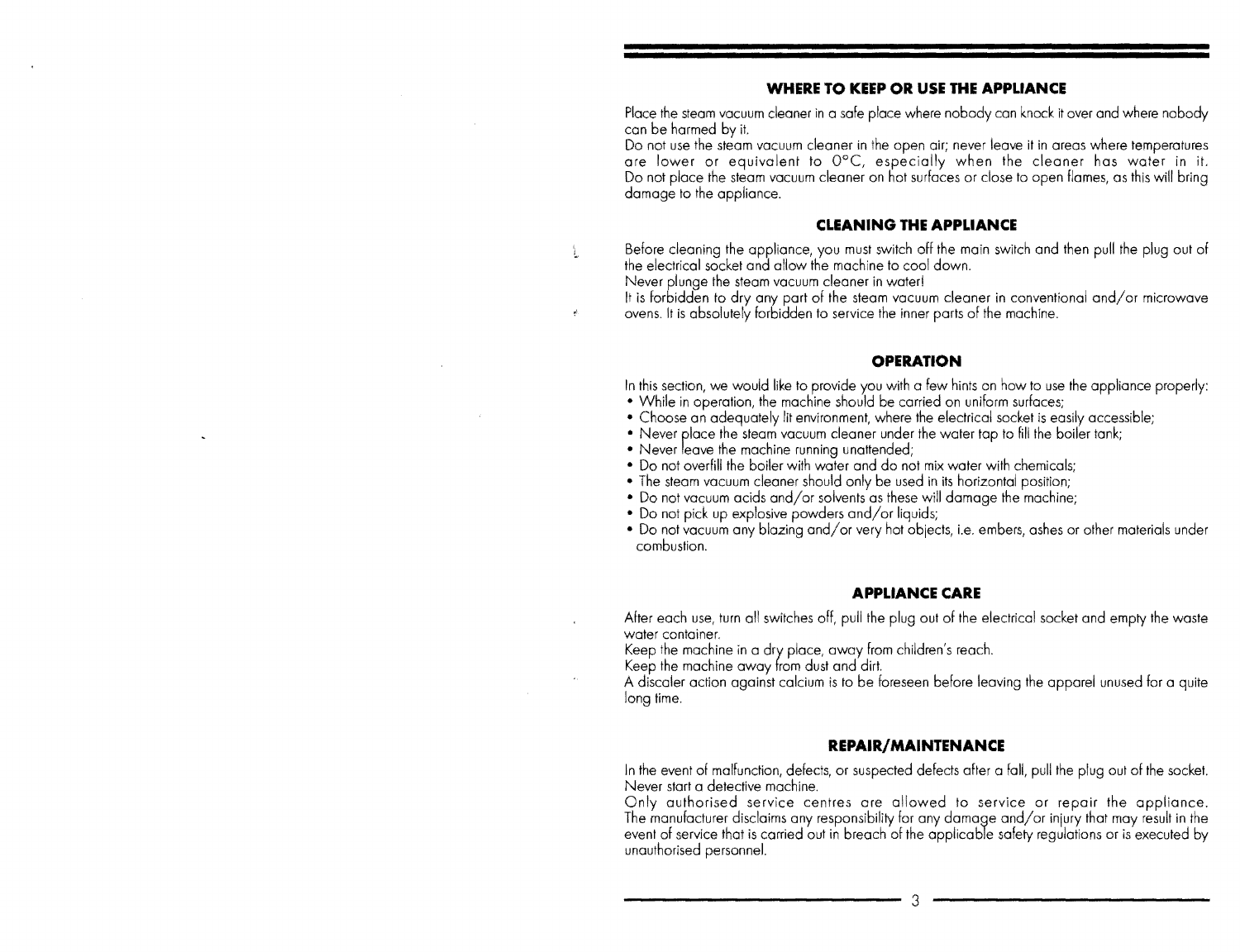#### **DESCRIPTION**





19





- 
- 
- 4. Water or detergent tank door **18. Waste water container**
- 5. Hose/air filter (option), iron adaptor 19. Filter cover
- 
- 
- 7. Vacuum
- 8. Boiler heating button
- 9. Red control lamp (water low)
- 10. Green control lamp (ready for operation)
- 11. Injection/extraction function button for water or detergent (steam - injection - extraction model only)
- 12. Vacuum power button (increases the vacuum power)
- 13. Steam volume button for regulating the steam strength
- 14. Vacuum power button (reduces the vacuum power)



20.

- 
- 2. Main switch 16. Float assembly
- 3. Control panel 17. "Venturi effect assembly"
	-
	-
- connection (option) 20. Polyester filter
- 6. Boiler cap boiler boiler boiler boiler boiler decalcification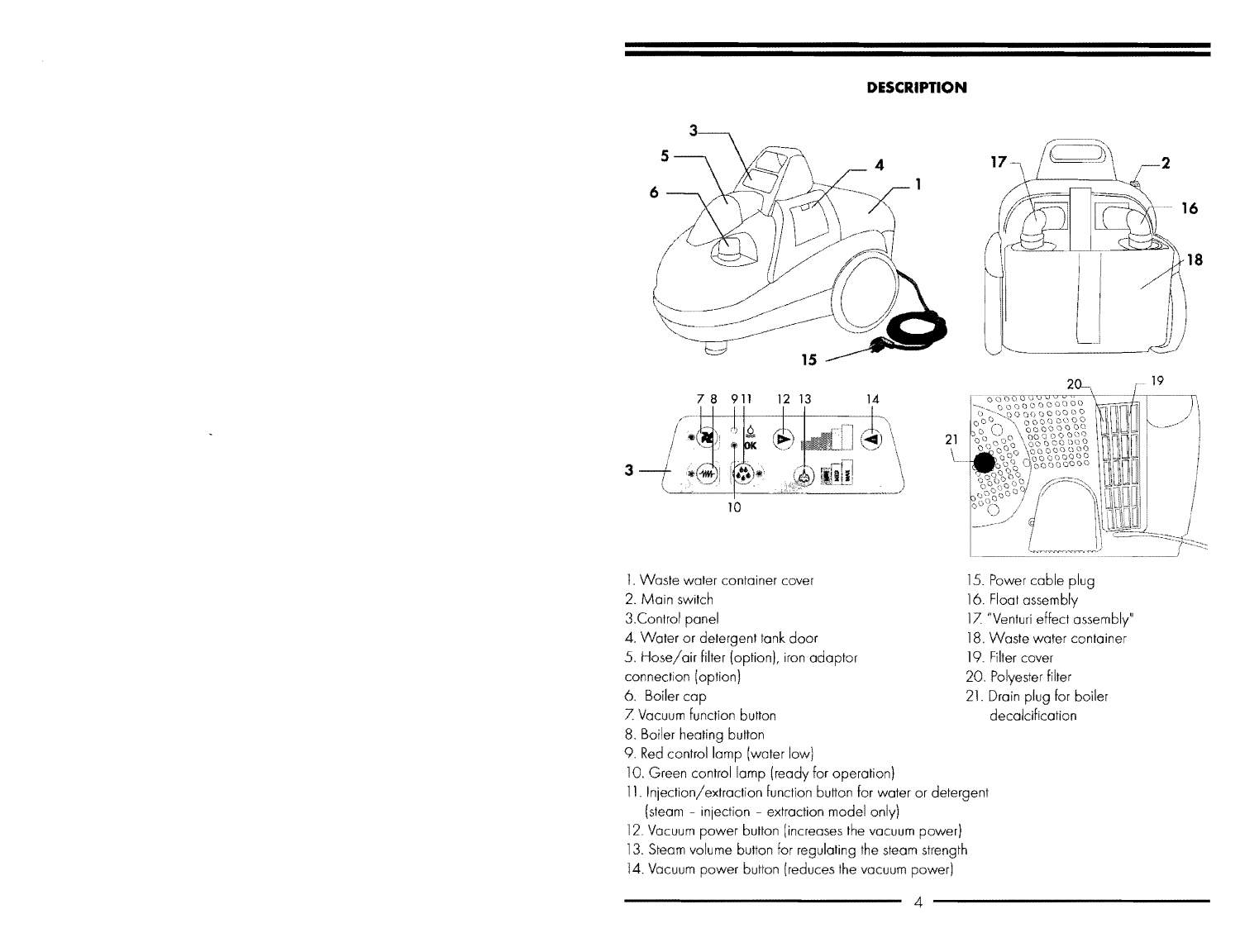





# $\bigcirc$

p

#### **STANDARD ACCISSORIES**

- a) 2 extension hoses
- b) large multipurpose brush with clear cover
- c) bristled frame and rubber lips
- d) nozzle with small brush and soft brush
- e) hose
- f) steam on/off button on hose
- g) vacuum on/ott button on hose
- h) end piece for nozzle
- i) 2 small nylon brushes for nozzle
- I) blower
- m) atomiser
- n) fill bottle
- o) textiles tool w/bristled support
- p) window-wiper 3 sizes
- q) depression brush
- rl orlng sel
- s) small brass and steel brushes
- t) multipurpose swivel brush with bristled frame with rubber lip and attachments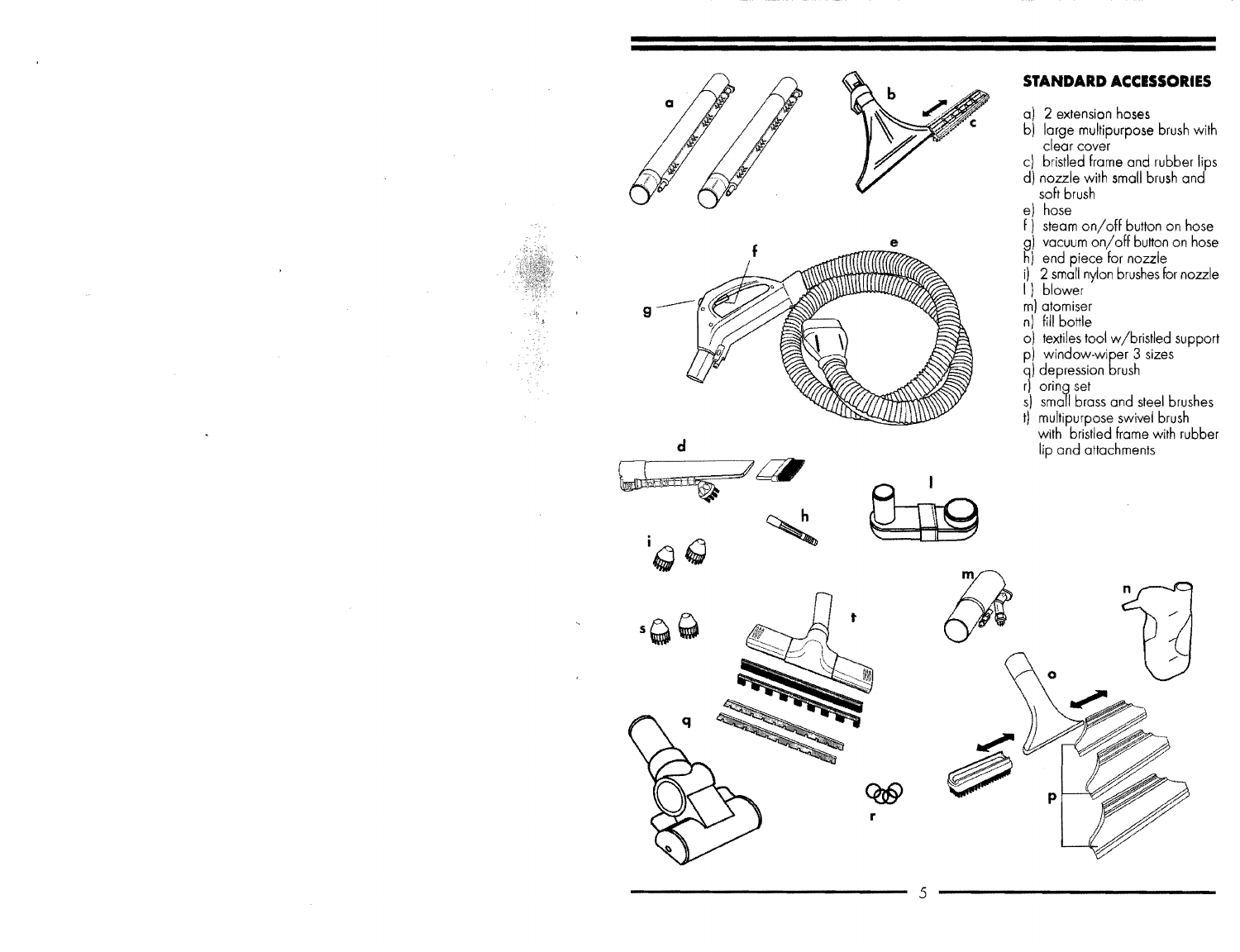#### **PACKAGING**

Remove the appliance and the accessories from the packaging and put them in an appropriate place.

The original packaging has been designed to protect the appliance during shipment. We suggest you keep the packaging for any future use.

Packaging materials should be kept out of children's reach as they may pose a hazard.

#### **WARNINGS**

• For the cleaning of materials and fabrics, follow the instructions given on the fabrics label; if no cleaning instruction is available, contact the fabric manufacturer to obtain more information.

. This steam vacuum cleaner should only be used on materials with characteristics that make them suitable for steam vacuum cleaning

- We do not recommend the use of adaptor plugs, split wires and/or extension leads.

- Do not touch the appliance with wet or moist hands and/or feet.

- Do not expose the appliance to atmospheric agents (rain, sun, frost, etc.) -If the protective thermostat comes into operation, the appliance will stop automatically. Before restarting, have the appliance inspected by an authorised service centre.

The machining process may have left some residues in the appliance ducts, so when the steam function is used for the first time, be certain to apply the steam jet to a scrap piece of cloth first, before proceeding to clean your textiles/upholstery; this will eliminate any existing residues. During the preparation of the steam vacuum cleaner, the plug must be disconnected from the socket.



#### **IMPORTANT INFORMATION FOR CORRECT DISPOSAL OF THE PRODUCT IN ACCORDANCE WITH EC DIRECTIVE**  2002/96/EC.

At the end of its working life, the product must not be disposed of as urban waste.

It must be taken to a special local authority differentiated waste collection centre or to a dealer providing this service. Disposing of a household appliance separately avoids possible negative consequences for the environment and health deriving from inappropriate disposal and enables the constituent materials 10 be recovered to obtain signifi cant savings in energy and resources.As a reminder of the need to dispose of household appliances separately, the product is marked with a crossed-out wheeled dustbin.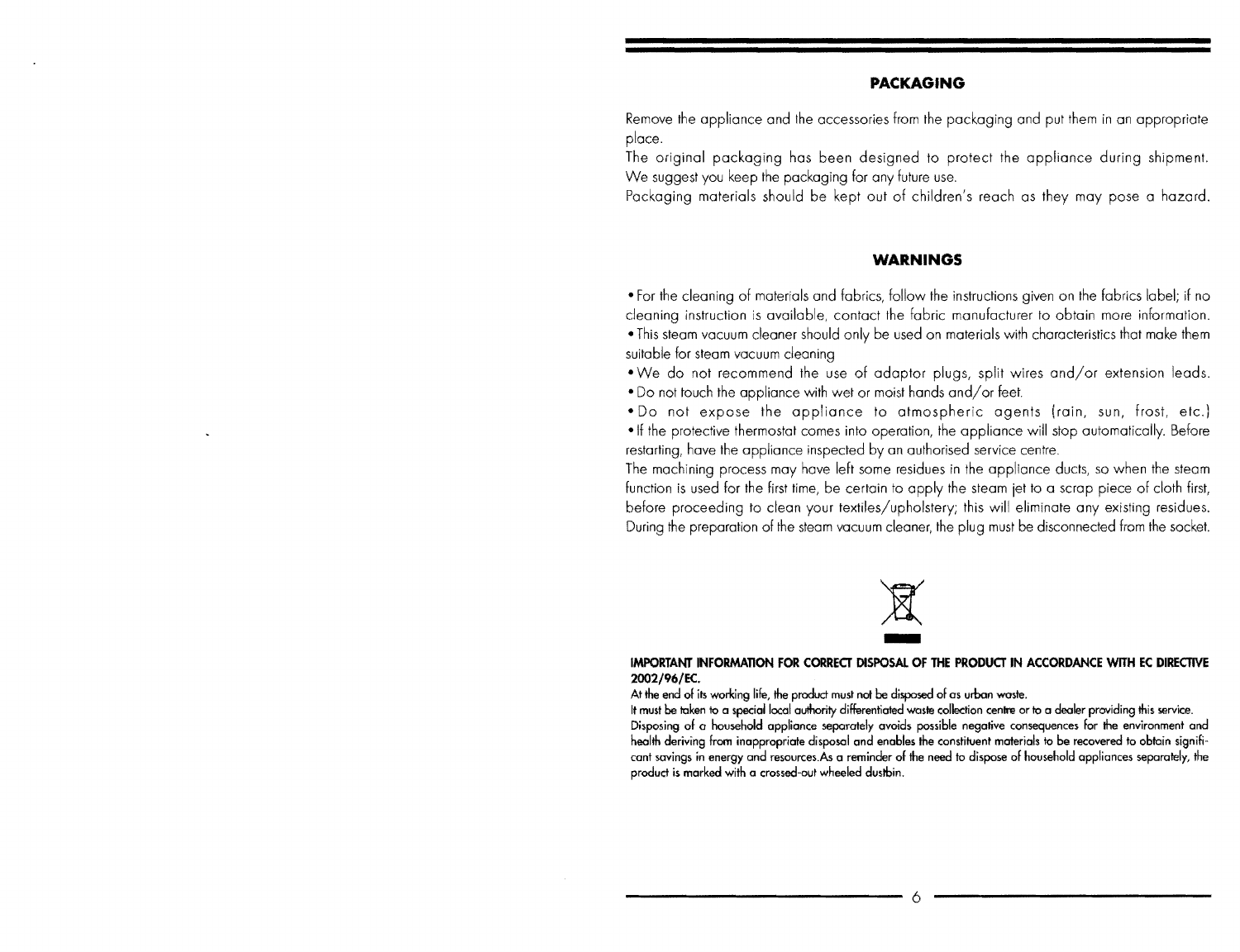#### **PREPARING THE APPLIANCE READY FOR USE**

Before operating the appliance, fill the boiler to allow steam to be generated:

- fill the bottle with demineralised or tap water Fig1;

- unscrew the boiler cap (6) by turning it anticlockwise while simultaneously applying downward pressure; Fia 2.
- turn the fill bottle upside down on the boiler Fig 2.
- screw the boiler cap (6) by turning it clockwise while simultaneously applying downward pressure; ensure the cap is securely tight.

 $\rightarrow$  steam  $\rightarrow$  injection  $\rightarrow$  extraction model only: Open the detergent door (4), remove the block cap and fill the tank with tap water or non-foamy detergents. Close the cap and the door (4); Fig 3.

- Remove the waste water container cover ( 1 ), fill the tank (18) with 1 litre of tap water and lock the cover back into locked position. This operation will ensure that the air is filtered and any impurities (dust, mites, etc.) are trapped. For proper use, do not exceed the "min" water level shown on the tank. Fig 4.

- Introduce the plug of the power cable (15) into the electrical socket.















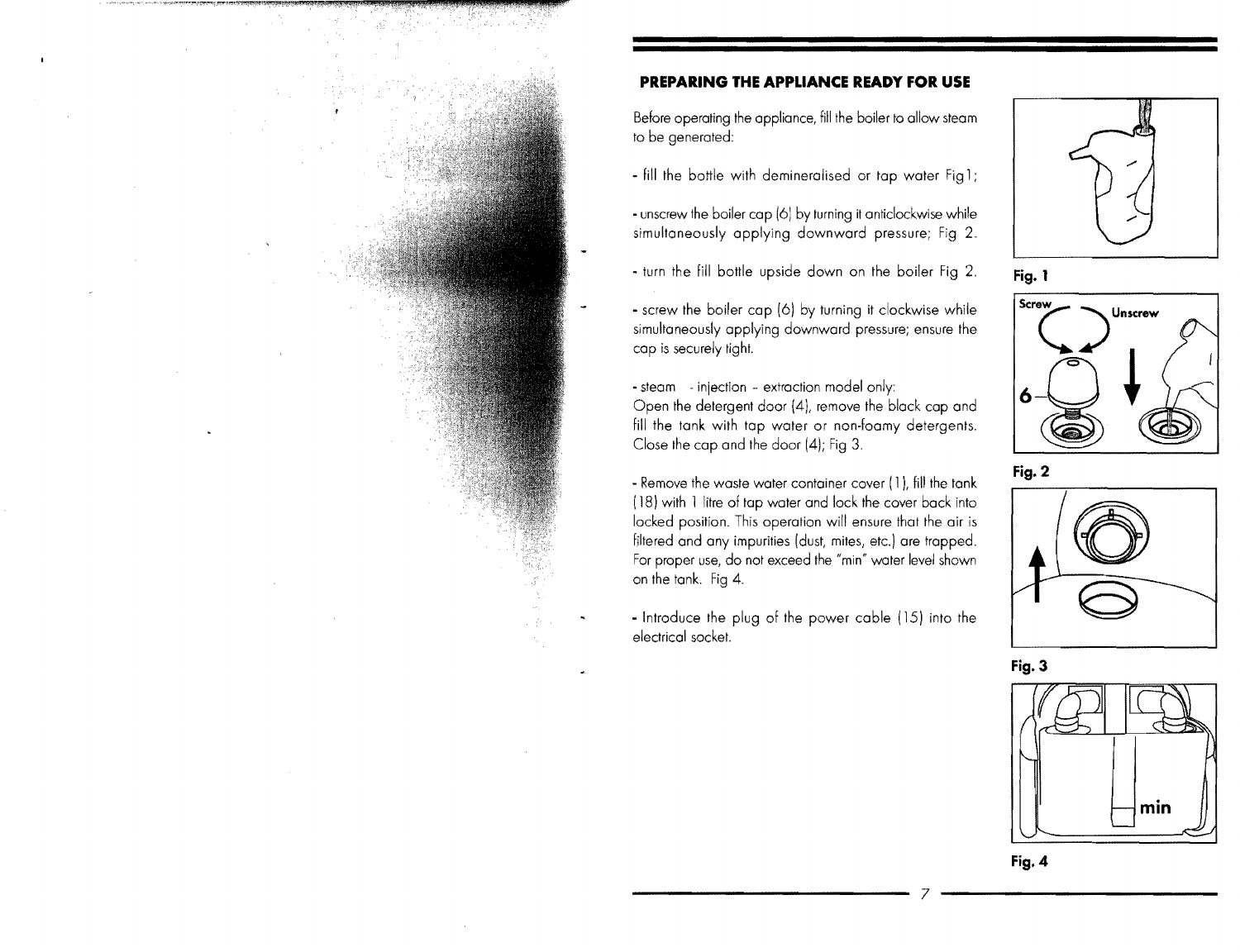## **CONNECTING THE ACCESSORIES**

The accessories can be connected directly to the handle of the work hose (e) or to the extension hoses, when so required. To secure the accessories to each other, simply fit the male end of one into the female end of the other until the click of the button. Fig 5.

 $\bigwedge$ 

Failure to secure the accessories using the clasp provided can  $\mathbf{Fig. 5}$ pose a hazard; the accessories can suddenly come off while the machine is in operation.

All the following functions can be used with any one of the accessories provided:<br>- steam function;<br>- vacuuming function;<br>- simultaneous vacuuming and steam functions;

#### **TO REMOVE THE ACCESSORIES:**

- stop the steam function by operating the steam on/off button  $(f)$  on the handle of the work hose (e);

- stop the vacuuming function by operating the vacuum on/off button (g) on the handle of the work hose (e):

- press the button to remove the accessories. Fig. 5.

### **CONNECTING THE BRISTLED FRAMES TO THE BRUSH**

A frame can be attached to the large multifunction brush to clean and care for all surfaces:<br>- bristled frame with rubber lip attachments , suitable for hard

surfaces, for best steam collection.

To connect frame simply slide the frames in or out in the direction shown in the illustration. Fia. 6.

# **CONNECTING THE NOZZLE AND SMALL BRUSHES** Fig. 6

For removing very stubborn dirt, use the nozzle with the small brush. Switch on the steam while simultaneously working with the small brush to loosen the dirt. Then stop the steam and use the vacuum function to vacuum up the dirt.

To remove the small brush from the nozzle, simply pull the brush. Fig.  $Z$ The nozzle is especially suitable for the cleaning of: - Window frames

- Radiators
- Sinks and wash basins
- 
- Fig. 7 of shower











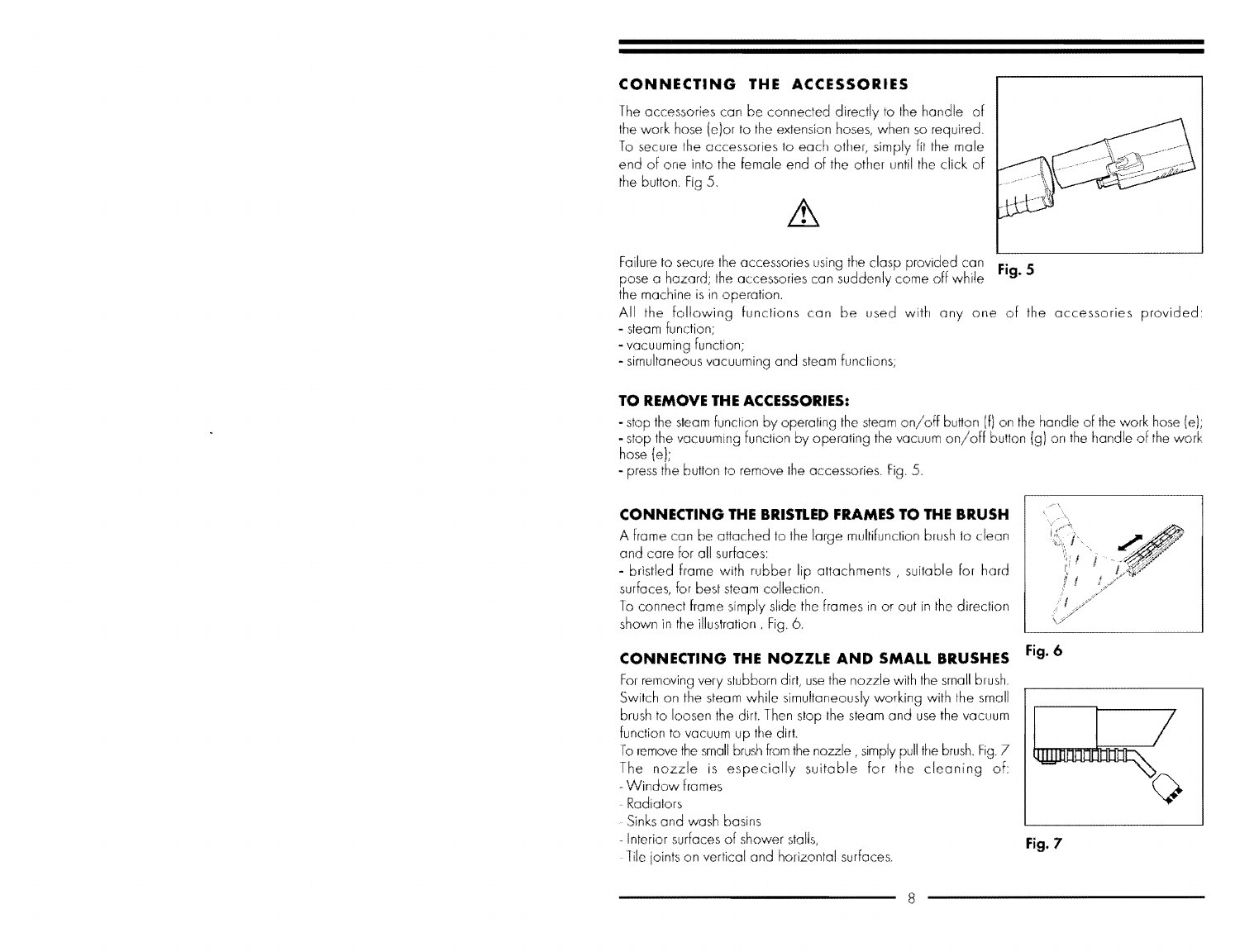#### **CONNECTING THE TEXTILES TOOL AND WINDOW WIPER**

To clean armchairs, mattresses, and fabric surfaces, use the textile tool, using the steam function and then the vacuum function to vacuum up the steam and dirt.

For the cleaning of gloss and small hard surfaces, attach the window wiper to the textiles tool, Fig. 8, by sliding the window wiper on the tool in the direction shown in the illustration,

#### **CONNECTING THE HOSE (e)**

- Flick the accessory socket door (5) wide open quick connection of the hose (e) to the socket on the front of the appliance. Press the connection in as far as it will go. Close the accessory socket door (5) so that is rests on the body of the quick connection and check that the two elements are properly engaged. (Fig. 9)

#### **VACUUM CLEANING ALONE**

5ch on the machine at the main switch (2) and push the vacuum function button (7). Figures 10-11,

14) (increase/reduce vacuum power) Fig11. - Adjust the vacuuming power via the vacuum power buttons - Push the vacuum function control button  $(q)$  on the handle of the work hose (e) to activate or deactivate the vacuum function. Fig 12.

#### **STEAM CLEANING ALONE**

- Switch on the machine at the main switch (2) and push the boiler heating button (8). As soon as the'operation ready' control lamp (10) illuminates, you can work with steam. Fig. 11.

- Adjust the steam volume via the button (13) on the control panel (3). Fig 11

Push the steam on/off button (f) on the handle of the work hose (e), to activate or deactivate the steam function. Fig. 12.



**Fig- 8** 



**Fig- 9** 



**Fig- 10** 



Fig. 11



**Fig\_ 12**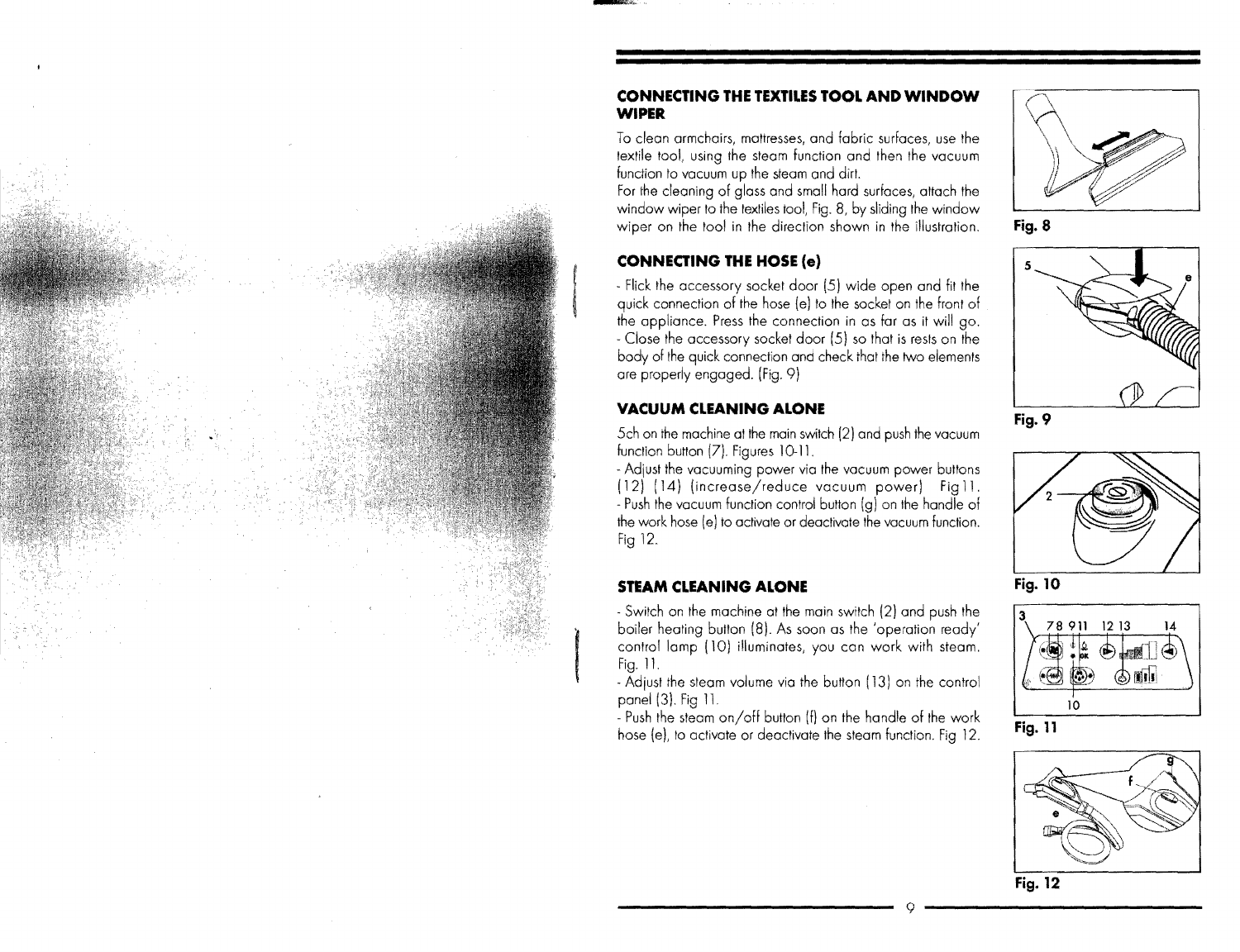#### **SIMULTANEOUS VACUUMING AND STEAM FUNCTIONS**

Proceed as described above and activate the desired functions simultaneously.

#### **PLEASE NOTE:**

With the multipurpose brush, you can clean and care for nearly all surfaces, such as tiles, parquet, PVC, stone floors, linoleum, ruas, and carpeting.

With rugs and carpeting, the pile is both straightened anew and cleaned. With rough floors, dirt is cleaned out of the depths and then vacuumed up. Sensitive materials (such as wool, velour, or waxed surfaces) absolutely must be tested for heat resistance in order to avoid damage.

#### **WATER OR DETERGENT INJECTION/EXTRACTION FUNCTION (STEAM - INJECTION - EXTRACTION MODEL ONLY)**

- Pour water or detergent into the tank (4) as described in 'Preparing the appliance ready for use. - Mix the cleaning agent with water to the concentration described on the packaging. Use only non-foamy cleaning agents.

- Switch on the machine at the main switch (2), push the injection/extraction button (11) and the vacuum button  $(Z)$ . Fig.  $11$ .

- Push the steam on/off button (f) and the vacuum on/off button (g) on the handle of the work hose (e) to activate or deactivate the water/detergent dispensing or the vacuuming function. Fig. 12. - Adjust the vacuuming power via the vacuum power buttons (12) (14) (increase/reduce vacuum power). Fig 11.

attach the atomiser (m) between the extension hose (a) and to this brush the bristled frame with rubber lips, depending on the surface you need to clean.



#### **INJECTION/EXTRACTION + STEAM FUNCTION**

- Pour water or detergent into the tank (4) as described in 'Preparing the appliance ready for use'. - Push the boiler heating button (8). As soon as the green control lamp (operation ready) (10) is illuminated, you can work with steam.

Push the injection/extraction button (11 ) and the vacuum button (7)

- Adjust the steam volume via the button (13); Adjust the vacuuming power via the vacuum power buttons (12) (14) (increase/reduce vacuum power). Fig 11.

to activate or deactivate the suction, water/detergent injection and steam functions. Fig.12. This - Push the steam on/off button (f) and the vacuum on/off button  $(q)$  on the handle of the work hose combination of functions is specially well suited to the removal of persistent soiling.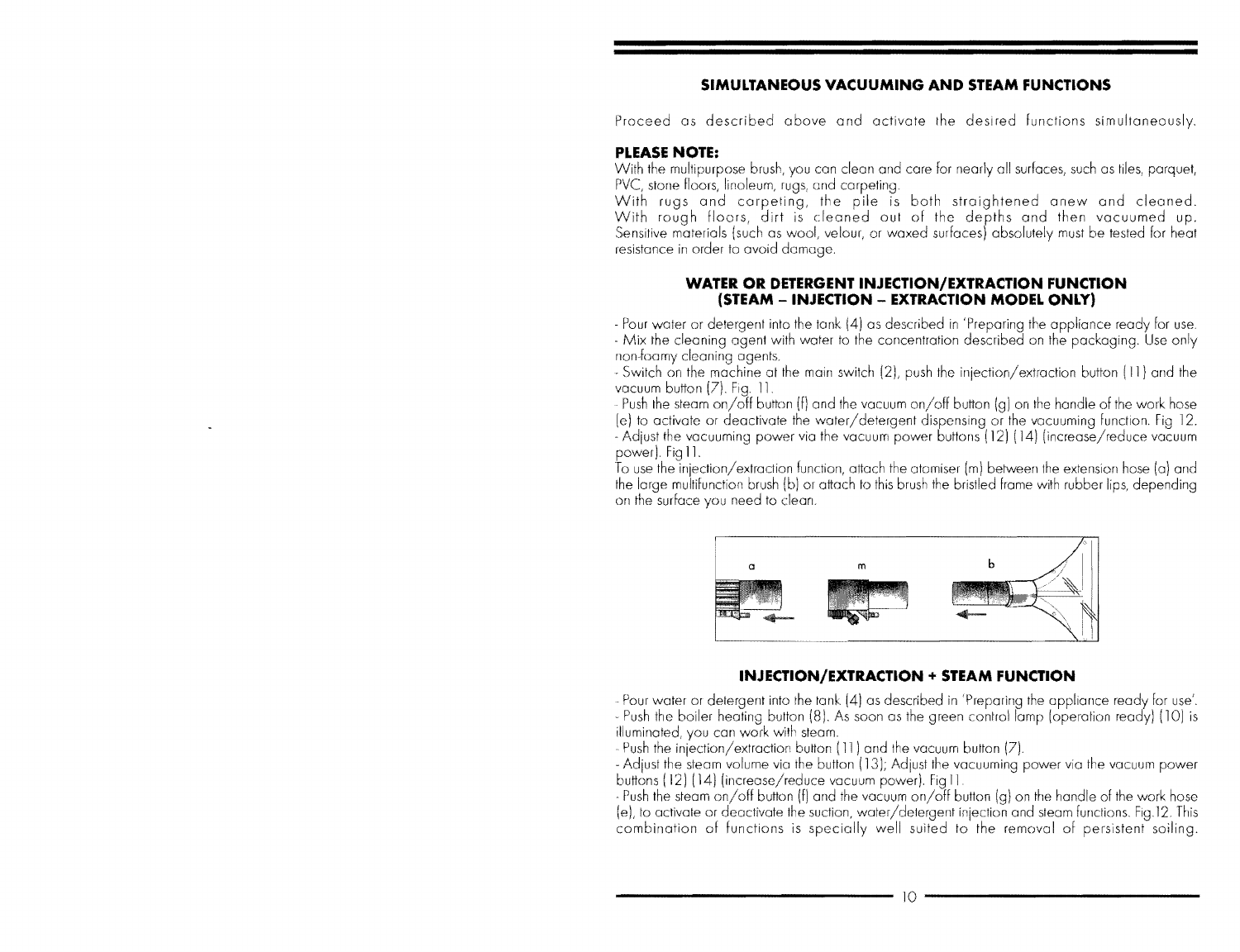#### **MURTION SWIVEL BRUSH**

This is a large brush, equipped with a swivel jOint. It can be used for the cleaning of large surfaces and can easily reach areas that are very low down.

The swivel brush comes with a bristled frame with rubber lips and bristled frame with stiff attachments for rugs and carpeted floors.

### HOW TO USE:

o see: how to use the multipurpose brush. You can fit the rubber blades, bristle attachment or stiff blades onto the professional swivel brush to clean all kinds of surfaces.

- Remove both side covers from the brush Fig.16. Turn the brush upside down and position the desired attachment to the attachment groove:

Rubber blades are suitable for cleaning hard surfaces and allow for effective steam collection. They should be installed with the knurled sides facina outwards. Fig.16 A

. Bristled frames are suitable for cleaning loose and fitted carpets, etc. They should be installed to the brush Fig.16 B

and<br>to t<br>- Tl<br>the The stiff blade is used in combination with the vacuum function. It should be installed to the front groove on the brush Fig.17

### **NOTE**

Prior to cleaning fitted carpets, release any leftover condensate by pressing the button (el on the handle of the work hose.

Position the side covers back to their respective seats on the brush (L to L side, R to R side, as printed on the brush and covers). Fig.17 A

















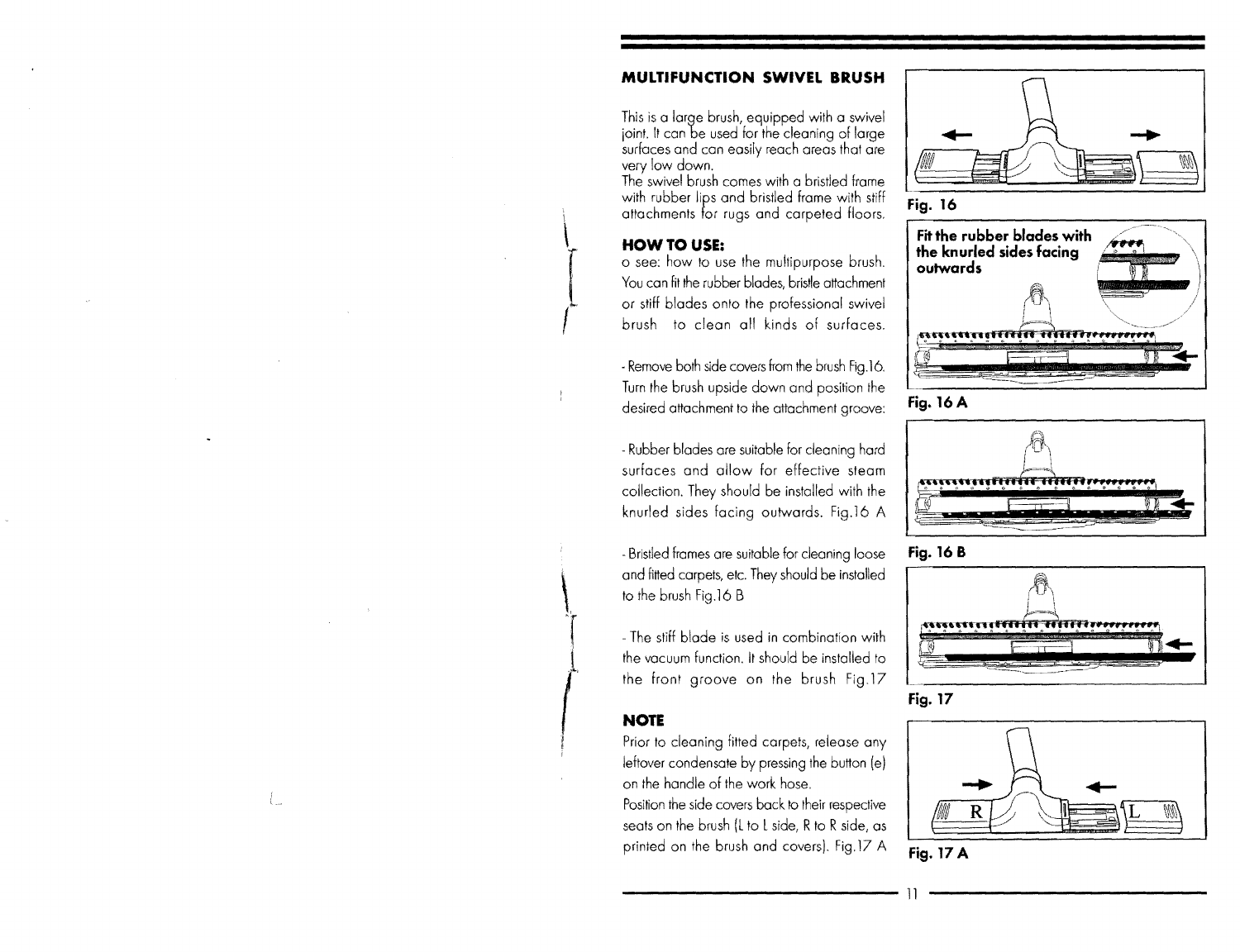# **ROTATING DEPRESSION BRUSH FIG. 18**

This brush combines the cleaning action of steam with the powerful effect of vacuum generated by the motor and enables the operator to remove hairs, dust, and debris from all textile surfaces (loose and fitted carpets, sofas, car seats, etc.).

# HOW TO **USE:**

o Install the brush to the female end of the extension hose or directly to teh handle of the work hose and press the button until the click.

o Proceed as per the vacuum and steam function

# **BLOWING FUNCTION**

With the blowing function, air is blown out allowing you to perform such tasks as collecting fallen leaves in the garden and removing dust from areas where the accessories cannot reach. How to use:

o remove the dirty eater container and cover  $(1+18)$  from their respective seats on the appliance. 19. **Fig. 19** 

Remove the blowing function cap (c). Fig. 20.

o Introduce the blower into the push it in as far as it will go until snug, as shown in the illustration. Fig. 21.

o Switch on the machine at the main switch (2) and push the vacuum function button (7).

o Adiust the vacuum power via the vacuum power buttons (12)/(14) (increase/reduce vacuum power).

 $\circ$  Push the vacuum on/off button (g) on the handle of the work hose (e), to activate or deactivate the blowing function. o For the blowing function, the use of the hose with nozzle is recommended.

# **SMALL BRASS OR STEEL BRUSH**

When attached to the nozzle in place of the small nylon brush, these small brushes provide a more efficient scrubbing action on persistent soiling. How to use:

o pull the small nylon brush out of the nozzle tip

o install the small brass or steel brush to the nozzle tip and push it in until you hear a click.





~







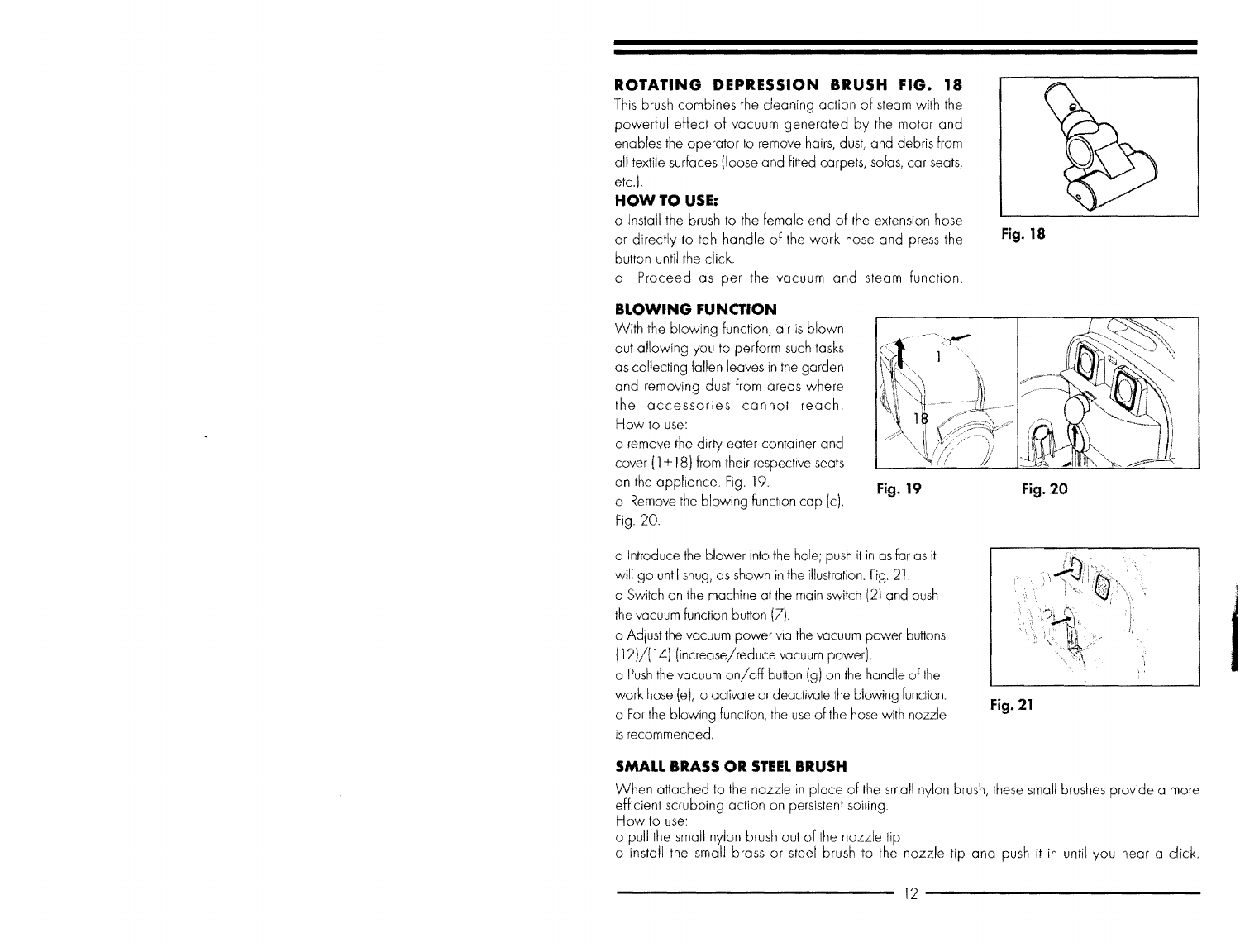#### • **HINTS ON THE USE OF YOUR APPLIANCE**

#### **FOR THE DEEP CLEANING OF YOUR HOME, WE RECOMMEND CLEANING WITH STEAM AT LEAST ONCE A WEEK.**

#### **VERY DIRTY FLOORS:**

Begin first with the steam cleaning (use the large multifunction brush (b) with the rubber lip attachment! (c)). For the cleaning of very dirty floors, first switch on the steam to loosen the dirt. Then stop the steam and vacuum the floor

#### **NORMALLY DIRTY FLOORS:**

With normally dirty floors, work simultaneously with the steam and vacuum functions (use the large multipurpose brush (b) with the rubber lip attachment (cll To do so, switch on the steam and vacuum functions.

Move the vacuum hose constantly in one direction (either toward the body or away from the body). After finishing the cleaning work, switch off the steam at the on/off button (f) but leave the vacuum function switched on (g) for another moment so that the remaining dirty water can be transported into the dirty water tank.

#### **PLEASE NOTE:**

If the steam function is to be used on flooring that requires a cleaning product, such as marble or PVC, we recommend the use of a terry cloth towel over the floor tool. Adjust the steam volume to the surface which is to be treated (steam level - button 13).

#### **RUGS AND CARPETED FLOORS:**

The machine can deeply clean dust away from all types of rugs and carpeted floors. To do so, use the large multipurpose brush (b).

First switch on the vacuum function and vacuum your rug or carpeted floor as usual to remove dust. Then sWitch on the steam and vacuum functions in order to carry out a deep cleaning, This type of cleaning brightens up the colour and gives your carpet back its original volume. Impurities are removed from the very roots of the fibres.

In the case of encrusted areas or special stains, we recommend

treating these first with the nozzle with end. To do so,

set the steam level (button 12) and vacuuming power (button 13) to the maximum.

#### **WINDOWS**

Work simultaneously with the steam and vacuum functions (Window wiper 3 sizes for window surfaces/mirrors/wall tiles).

Switch on the steam and vacuum functions. In order to be able to achieve the best possible cleaning results, always work from top to bottom.

very dirty windows, you should clean these first only with the steam function (Without the vacuum function) and then only with the vacuum function (without the steam function). Begin the cleaning while you have placed the special tool with the rubber lips directly against the glass surface. Then guide the rubber lips slowly downward. When the vacuum function is switched on, the steam and the condensed water will be vacuumed up again.

#### **PLEASE NOTE:**

In the winter, the glass surfaces should be pre-warmed from a distance of 5 to 10 cm. (2 to 4 in.)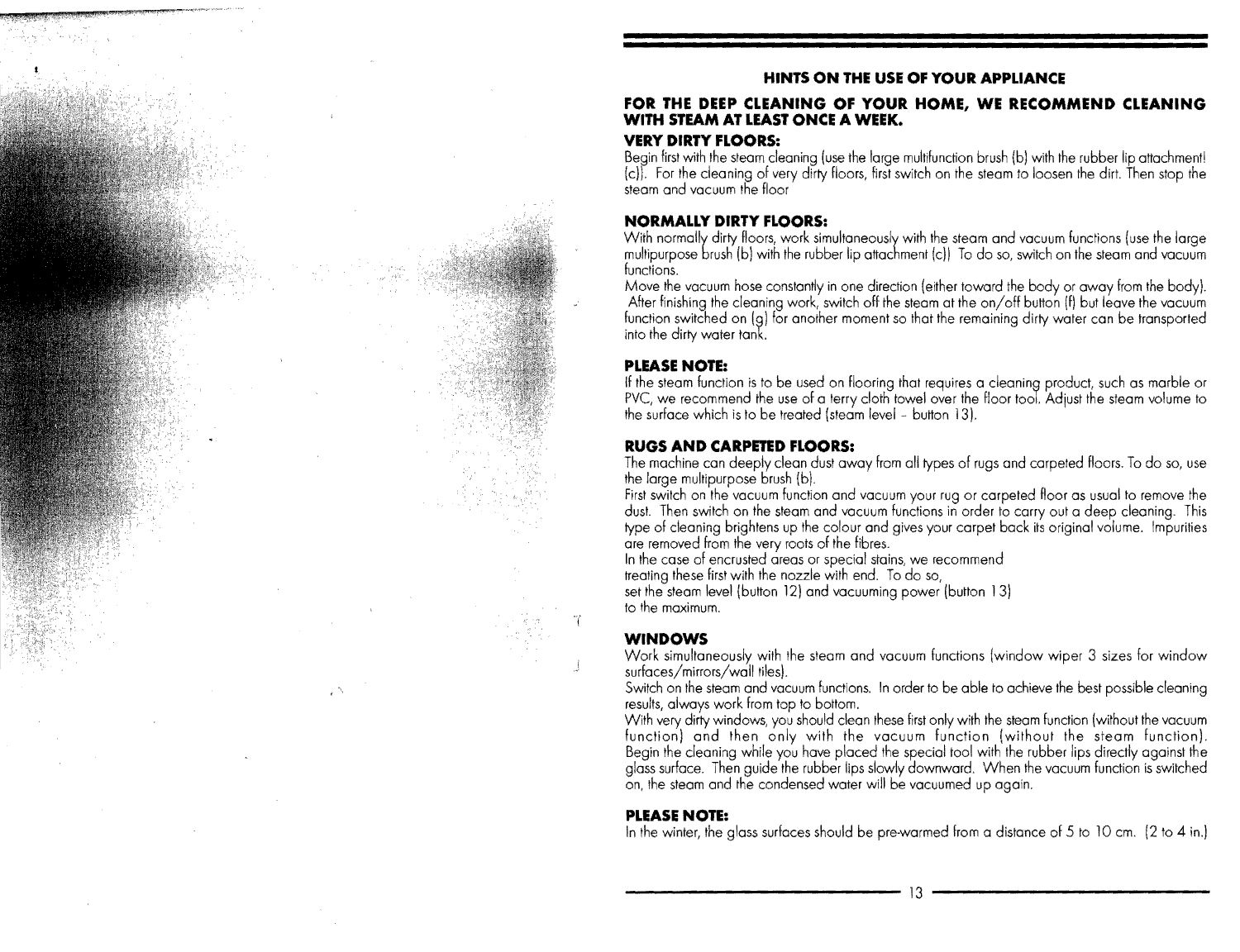#### **UPHOLSTERY AND MAnRESSES**

For cleaning upholstery and mattresses, you can simultaneously use both the steam and vacuum functions or else only the vacuum function (textil tool). This tool is equally suitable for the cleaning of automobile upholstery,

For the procedure to clean the aforementioned materials, see: "Rugs and Carpeted Floors".

#### **PLEASE NOTE:**

Please do not clean sensitive materials (velvet, velour, leather, etc.) with the steam function. Please test a concealed area of the materials to be cleaned beforehand for color fastness and resistance to heat

#### **HOUSEPLANTS**

Switch on the steam function (nozzle). Begin the cleaning from a safe distance. Please note:

You absolutely must maintain a safe distance in order to lower the steam temperature.

#### **MAINTENANCE OF THE MACHINE AND ACCESSORIES**

#### **WHEN PERFORMING ANY MAINTENANCE ON THE APPLIANCE, THE PLUG MUST BE DISCONNECTED FROM THE ELECRICAL SOCKET.**

The GAIA SOOO is a very tough machine and requires only very little maintenance.

However, in order to avoid dirt buildup in the tubes (a), hoses (e), accessory components, and dirty water tank ( lS+ 1 ) it is important to clean the machine after use.

To do so, switch on the vacuum function and simply vacuum up clear tap water through the parts that have been used. Please then empty the drawn-in water out of the dirty water tank (18) and rinse out the tank with clean water.

The dirty water tank (lS), float assembly (16) and the "Venturi effect" assembly  $(17)$ , are located inside the dirty water tank  $(18)$ . They can be removed from their seats in order to be cleaned, as shown in illustration no. 22.

You should clean the O rings on the accessories at regular intervals.

Clean the vacuum filter (20) at regular intervals. To do so, disengage the filter cover (19), Fig. 23. Shake the filter and wash it with clean water if necessary. Reposition the filter in its seat and refit the filter cover (19).

In the event that the machine is not used for a long period of time, we recommend completely emptying out the machine and the boiler by unscrewing the drain screw (21) (this is located on the bottom of the machine). Fig. 24



Fig. 22